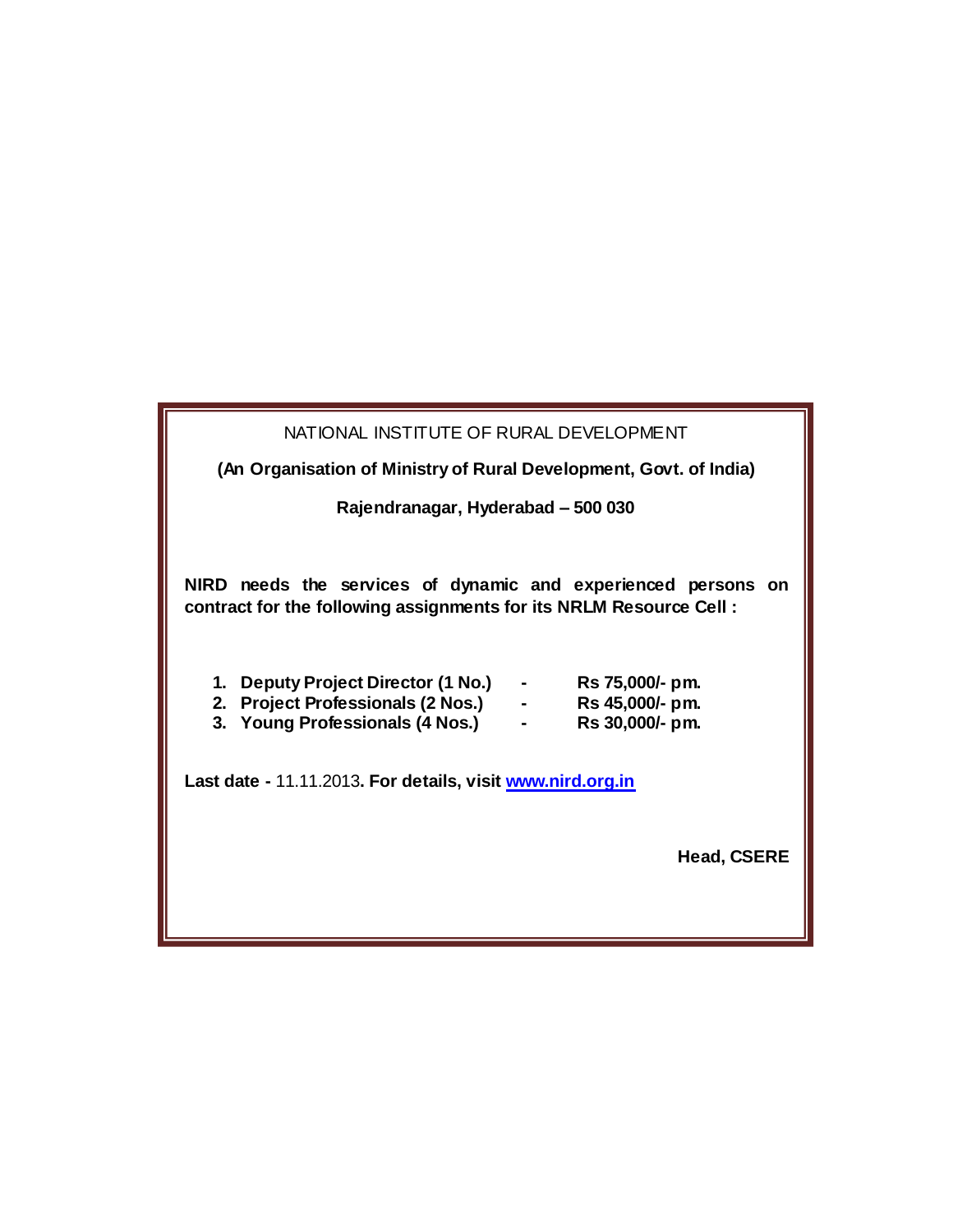### **NATIONAL INSTITUTE OF RURAL DEVELOPMENT (An Organization of the Ministry of Rural Development, Govt. of India) Rajendranagar, Hyderabad – 500 030.**

## **DETAILED INFORMATION FOR WEBSITE**

# **No.564/CSERE/ NVM/2013**

Date: 28.10.2013

**1.** National Institute of Rural Development (**NIRD**), Hyderabad**,** is a premier Institute providing training, research and consultancy activities in the field of rural development. NIRD needs qualified and experienced persons **on contract** purely on temporary basis for the following positions for its National Rural Livelihood Mission (NRLM) Resource Cell**.** 

**2**. The detailed requirement for the following positions as regards to Qualification, Experience, Remuneration, etc. as follows :

# **Deputy Project Director – 1 Post**

*Qualifications***:** The candidate should have **12-15 years** experience in Rural Development Sector. He/she should have the experience of working closely with Community Based Organizations (CBOs) and should be well conversant with Social Mobilization, Institution Building, Capacity Building, Financial Inclusion & Rural Livelihood Promotion. He/she should have minimum of **10 years** administrative experience at the state level.

**Educational Qualification**: Any Masters Degree

**Age**: Below **60 years** as on last date of application.

**Preference**: Preference will be given to the officials who have worked as **Project Director or Addl. Project Director of DRDAs**.

**Consolidated Remuneration** : **Rs.75,000/- p.m.**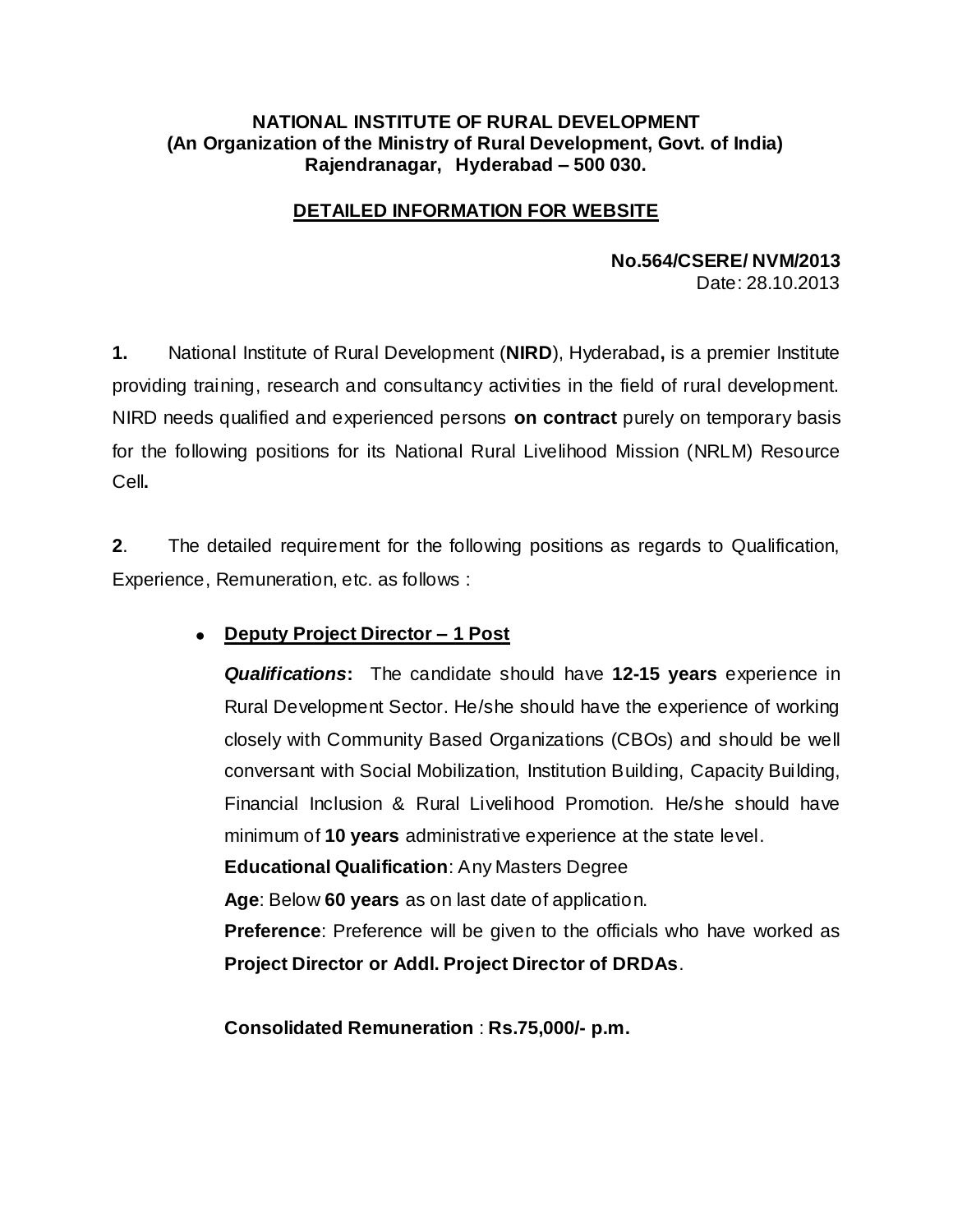The candidate should be fluent in **Hindi** and **English**. He/she should be willing to travel extensively. The post is purely temporary, on **contract** for **five months** and likely to be extended for one more year, based on performance and requirement/ extension of the project.

## **Project Professionals – 1 Post**

*Qualifications***:** The candidate should have **8 years** experience in Rural Development Sector. He/she should have the experience of working closely with CBOs and should be well conversant with Social Mobilization, Institution Building, Capacity Building, Financial Inclusion & Rural Livelihood Promotion. He/she should have minimum of **5 years administrative** experience and **3 years** Field experience.

**Educational Qualification**: Masters Degree in Social Work/ Sociology/Agriculture/ Gender Studies/Rural Development.

**Age**: Below **50 years** as on last date of application. Age relaxation in case of SC/ST/OBC/Ex-servicemen will be considered, as per norms.

### **Consolidated Remuneration** : Rs.45,000/- p.m.

The candidate should be fluent in **Hindi** and **English**. He/ She should be willing to travel extensively and shall be a good trainer. The post is purely temporary, on **contract** for **five months** and likely to be extended for one more year, based on performance and requirement/ extension of the project**.**

# **Project Professional for Documentation – 1 Post**

*Qualifications***:** The candidate should be a Doctorate in Social Sciences and well experienced in Documentation, writing research reports, and conducting research. He/she should have minimum of **7-10 years** experience in writing Reports/Books.